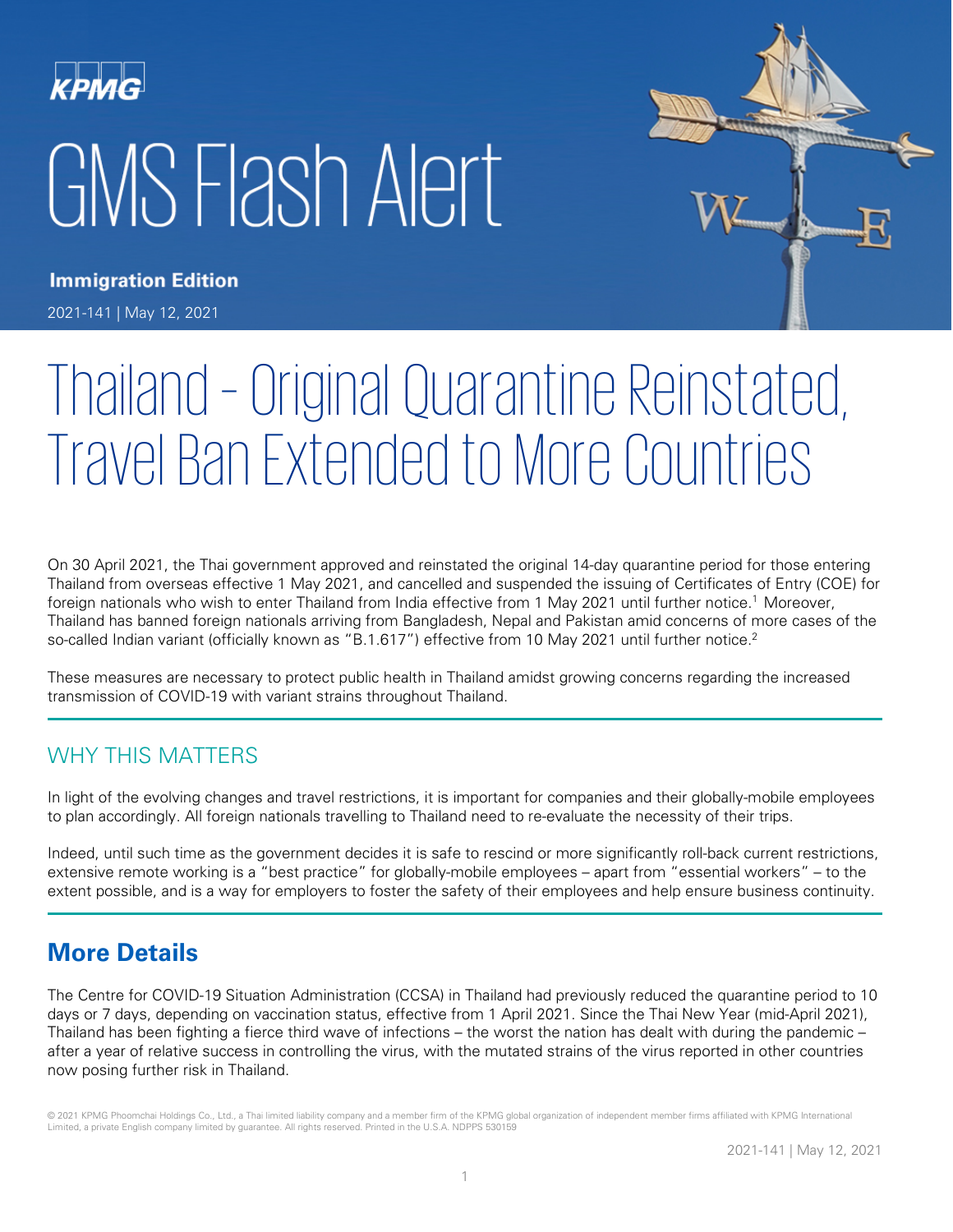To protect public health in Thailand, the Thai government has reinstated the original 14-day quarantine. Details are as follows:

- 1. Travellers who obtain a COE after 1 May 2021, must be quarantined for no less than 14 days.
- 2. Travellers who obtained a COE before 1 May 2021, must be quarantined as follows:
	- those who arrived in Thailand between 1 5 May 2021 must be quarantined for either 7, 10, or 14 days;
	- those arriving in Thailand after 5 May 2021 must be quarantined for no less than 14 days.

# **Travel Ban**

Moreover, the CCSA has placed further restrictions on foreign nationals wishing to enter Thailand from the below-noted four countries.

### **India**

- 1. All COEs that have been issued to foreign nationals from India with an arrival date on or after 1 May 2021, have been cancelled.
- 2. The issuance of COEs in India from 1 May 2021 onwards has been suspended until further notice.

### **Bangladesh, Nepal and Pakistan**

- 1. The embassy will stop issuing all visa categories and COEs from 10 May 2021 until further notice. However, foreign travellers who have been issued COEs and with valid visas (except tourist visas and COEs for tourist purposes, which will be cancelled) may travel and arrive in Thailand by 15 May 2021.
- 2. The COEs that have already been issued to foreign nationals to enter Thailand with the arrival date from 16 May 2021 onwards will be automatically cancelled.

The Ministry of Foreign Affairs is updating its online system so that COEs will now state the period of quarantine, according to the conditions. Travellers can download a new COE corresponding with their travel dates and new quarantine period from the MFA website.3

## KPMG NOTE

KPMG in Thailand is tracking this matter closely. We will endeavour to keep readers of GMS Flash Alert posted on any important developments as and when they occur.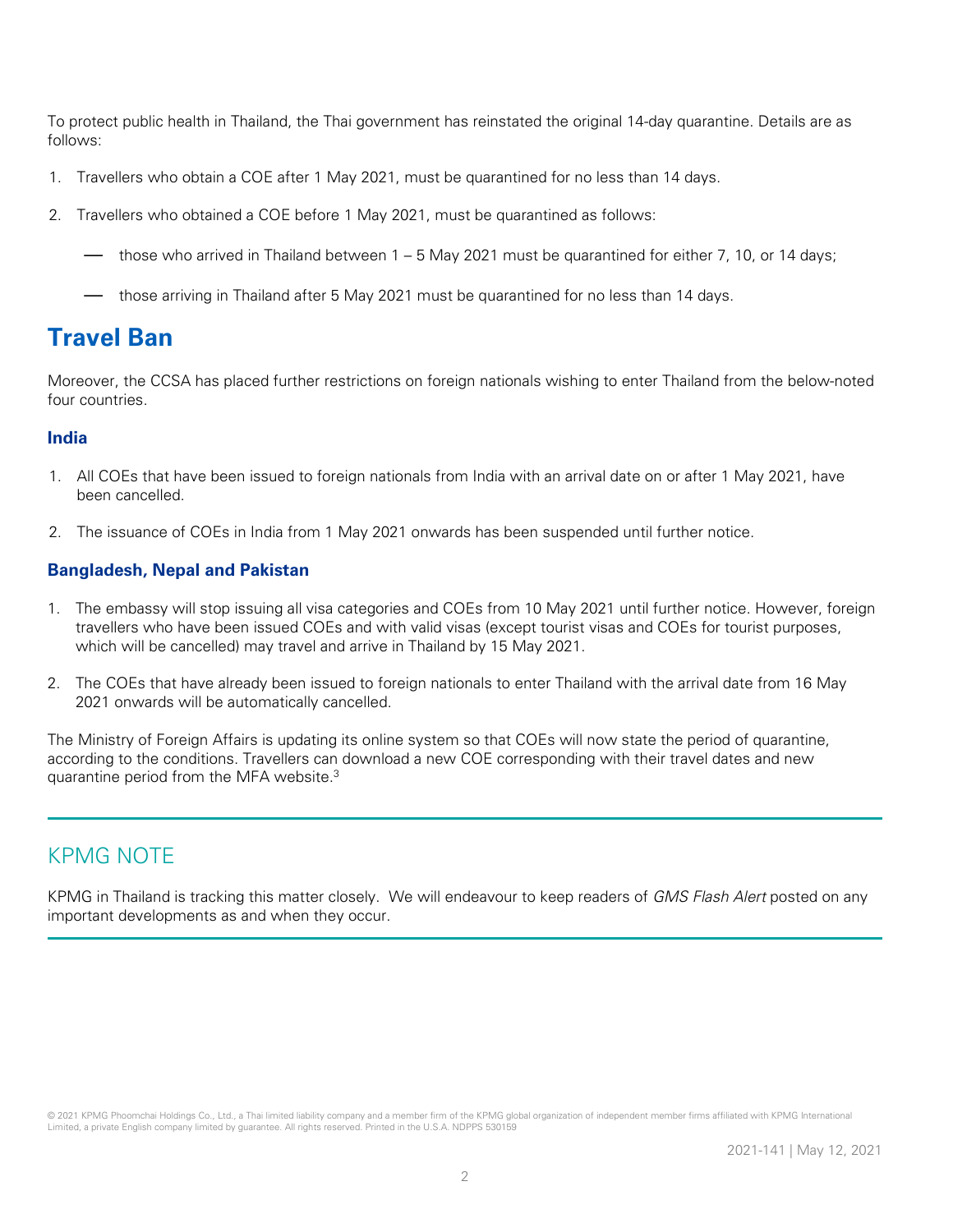# FOOTNOTES:

1 The changes have been published in the Royal Gazette (in Thai):

[http://www.ratchakitcha.soc.go.th/DATA/PDF/2564/E/094/T\\_0026.PDF.](http://www.ratchakitcha.soc.go.th/DATA/PDF/2564/E/094/T_0026.PDF) Announcement from the Royal Thai Embassy in New Delhi, India [http://newdelhi.thaiembassy.org/en/2021/04/cancellation-suspension-coe-issuance-non-thai-nationals-1](http://newdelhi.thaiembassy.org/en/2021/04/cancellation-suspension-coe-issuance-non-thai-nationals-1-may-2021/) [may-2021/.](http://newdelhi.thaiembassy.org/en/2021/04/cancellation-suspension-coe-issuance-non-thai-nationals-1-may-2021/) 

2 Announcement from the Royal Thai Embassy, Dhaka, Bangladesh: <https://www.facebook.com/RoyalThaiEmbassyDhaka/photos/a.1739612959616665/2957082434536372/> ; Announcement from the Royal Thai Embassy, Kathmandu, Nepal: [http://thaiembnepal.org.np/storage/files/shares/COVID-19/SOP-for-COE-Application-10-may-2021.pdf;](http://thaiembnepal.org.np/storage/files/shares/COVID-19/SOP-for-COE-Application-10-may-2021.pdf) Announcement from the Royal Thai Embassy, Islamabad, Pakistan: [https://www.facebook.com/thai.islamabad/posts/1444285972408271.](https://www.facebook.com/thai.islamabad/posts/1444285972408271) 

3 See Thailand's "Certificate of Entry (COE) Registration System (for air travel)" at:<https://coethailand.mfa.go.th/> .

\* \* \* \*